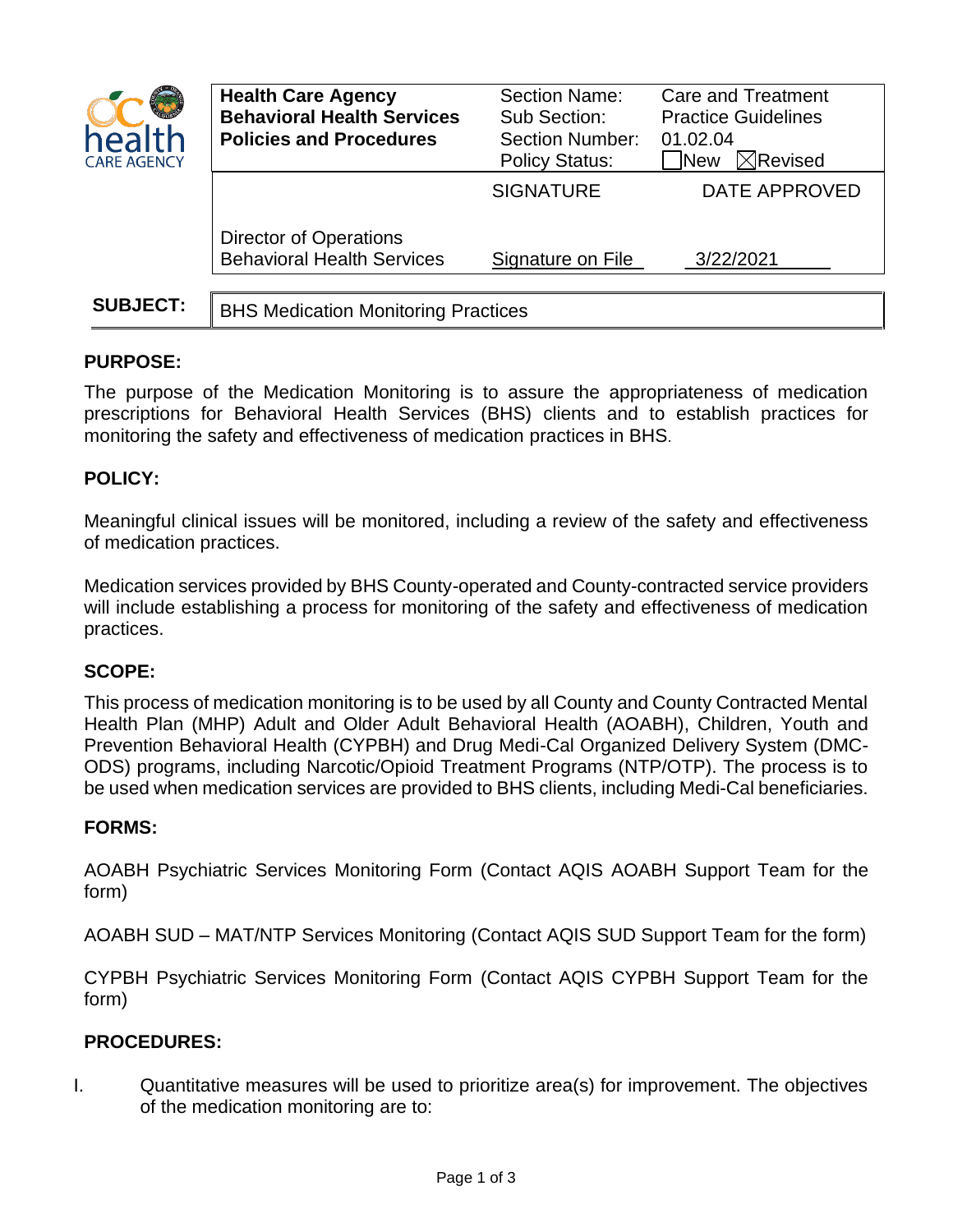- A. Increase the effectiveness of medications prescribed by BHS.
- B. Reduce inappropriate medication use and the occurrence of adverse effects.
- C. Improve knowledge of the clinical staff about prescribed medications.
- D. Improve patient participation, informed consent procedures, and treatment planning.
- E. Encourage the use of the lowest effective level of medication needed to control symptoms and treat the disorder(s) under care by BHS.
- II. Medication monitoring is not intended to require rigid adherence to prescribing guidelines for treatments of diverse problems. Understandable variations from accepted and standard practice do occur, and can be reviewed for their justification, which in the case of psychopharmacology, requires documentation of what the physician is doing, why it is being done, and how it is being done.
- III. The treating Physician or Nurse Practitioner is responsible for maintaining a record that has clear information. The reviewer is directed to be able to find information with a reasonable amount of chart review. This reflects a standard of care that states, "A reviewer unfamiliar with the case should be able to find relevant clinical information in the chart in order to treat or manage the patient safely and effectively during a  $\frac{1}{2}$  hour medication review."
- IV. A medication monitoring protocol is established and reviewed annually for each program area (AOABH and CYPBH, including Substance Use Disorder services) under the direction of the Medical Director or Associate Medical Director and with input from the Community Quality Improvement Committee. The protocol includes the provision of direct and immediate feedback from the reviewer to the prescriber on the case under review. The prescriber considers the feedback from the reviewer and responds in writing on the protocol, including but not limited to, any changes in the care or care plan implemented based on the feedback.
- V. A sampling of medication services provided in each clinic will be selected by the Service Chief or Program Director. The Service Chief/Program Director and the Physician and/or Nurse Practitioner will select random and/or problem cases as needed. At least 5% of the Medi-Cal caseload will be reviewed annually.
- VI. The case charts will be reviewed by a non-treating Physician. The Quality Improvement (QI) items with the quantifiable responses will be addressed on the front of the medication monitoring form. On the back, notes will be made in reference to specific QI items.
- VII. The treating Physician or Nurse Practitioner will receive the review, and then respond in writing on the back to the identified areas of non-compliance with clinically meaningful interventions including, but not limited to:
	- A. Augmented documentation (if treatment differs from Prescribing Guidelines).